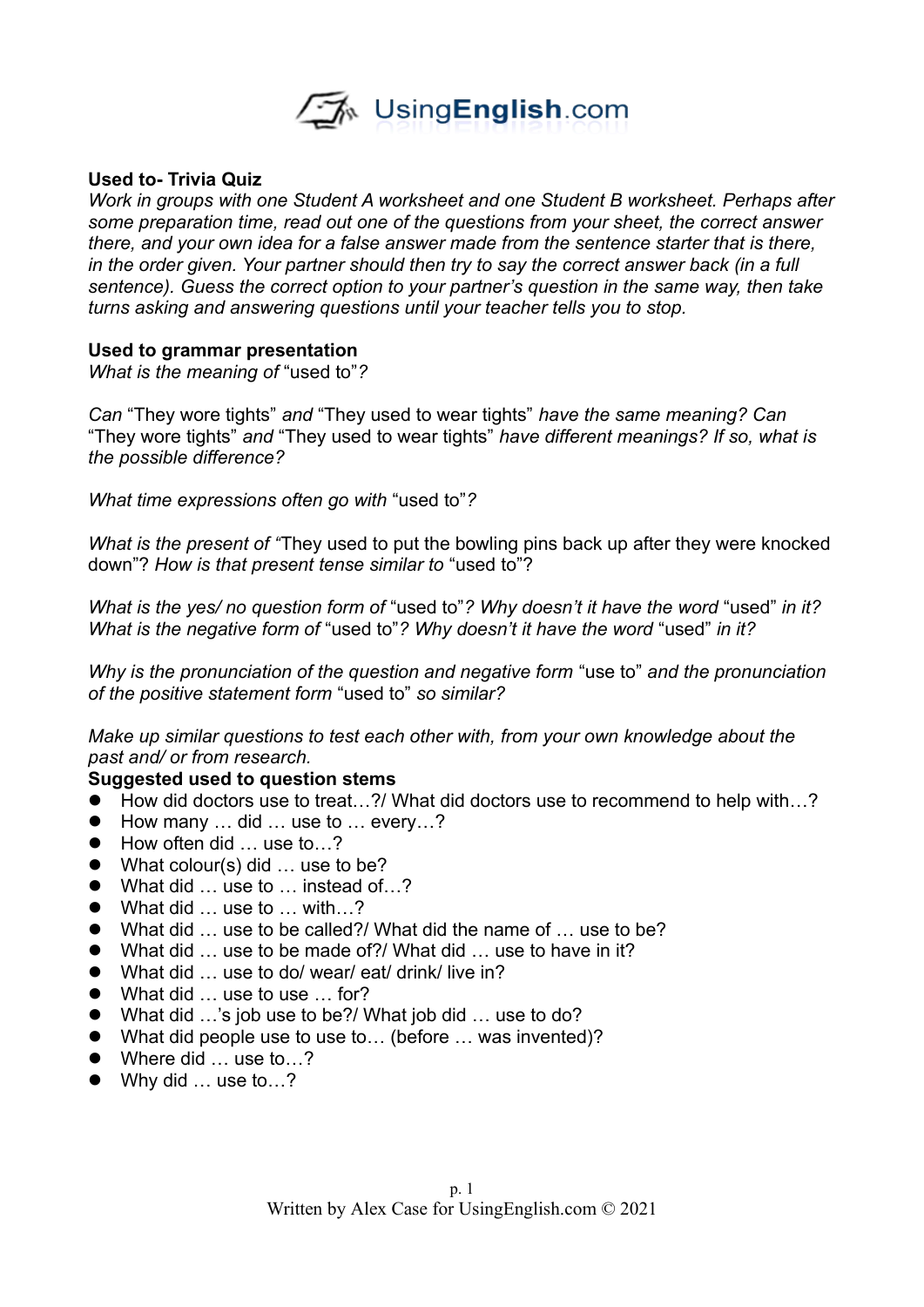

## **Student A**

What did the UK royal family's name use to be before they changed it to "Windsor"?

- $\bullet$  It used to be "Saxe Coburg and Gotha".
- $\bullet$  It used to be...

What did pinsetters use to do?

- They used to...
- They used to put the bowling pins back up after they were knocked down.

What did a lamplighter use to do?

- They used to...
- They used to light streetlamps every evening (because they used gas).

What did body snatchers use to do?

- They used to dig up dead bodies to be used to medical experiments.
- They used to...

How did Neanderthals use to make fire?

- They used to make fire by hitting two stones together.
- They used to make fire by...

What did doctors use to recommend to help with asthma?

- They used to recommend smoking tobacco.
- They used to recommend...

What did the energy drink RadiThor use to have in it?

- $\bullet$  It used to have in it.
- **It used to have radioactive radium in it.**

What colour food did the French composer Erik Satie use to eat for every meal?

- He only used to eat...food.
- He only used to eat white food.

How many cups of coffee did French writer Honoré De Balzac use to drink every day?

- He used to drink 50 cups of coffee a day.
- He used to drink ... cups of coffee a day.

What did the Russian composer Igor Stravinsky use to do for 15 minutes to improve his creativity?

- He used to...
- He used to stand on his head for 15 minutes every day.

How did American inventor and politician Benjamin Franklin use to start his day?

- He used to open all his windows and take off his clothes.
- He used to...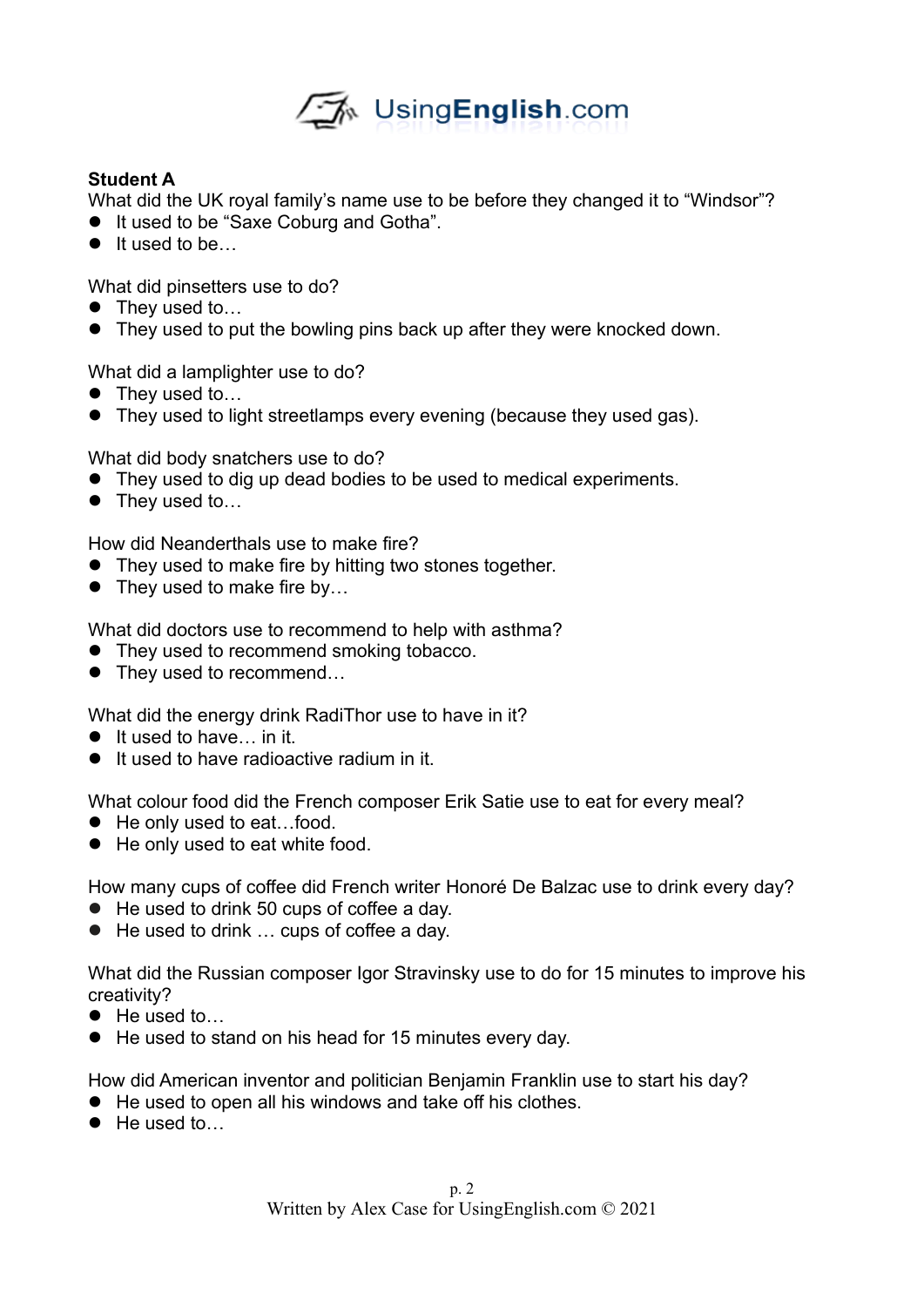

What did the artist Pablo Picasso use to carry with him everywhere?

- He used to carry a gun full of blanks with him everywhere.
- He used to carry... with him everywhere.

What did the Irish mainly use to eat before Europeans started growing potatoes?

- They mainly used to eat...
- They mainly used to eat oats.

What did Englishmen use to wear on their legs before trousers became popular?

- They used to wear...
- They used to wear tights.

What used to pull wagons along tracks before steam engines became popular?

- $\bullet$   $\cdots$  used to pull them.
- Horses used to pull them.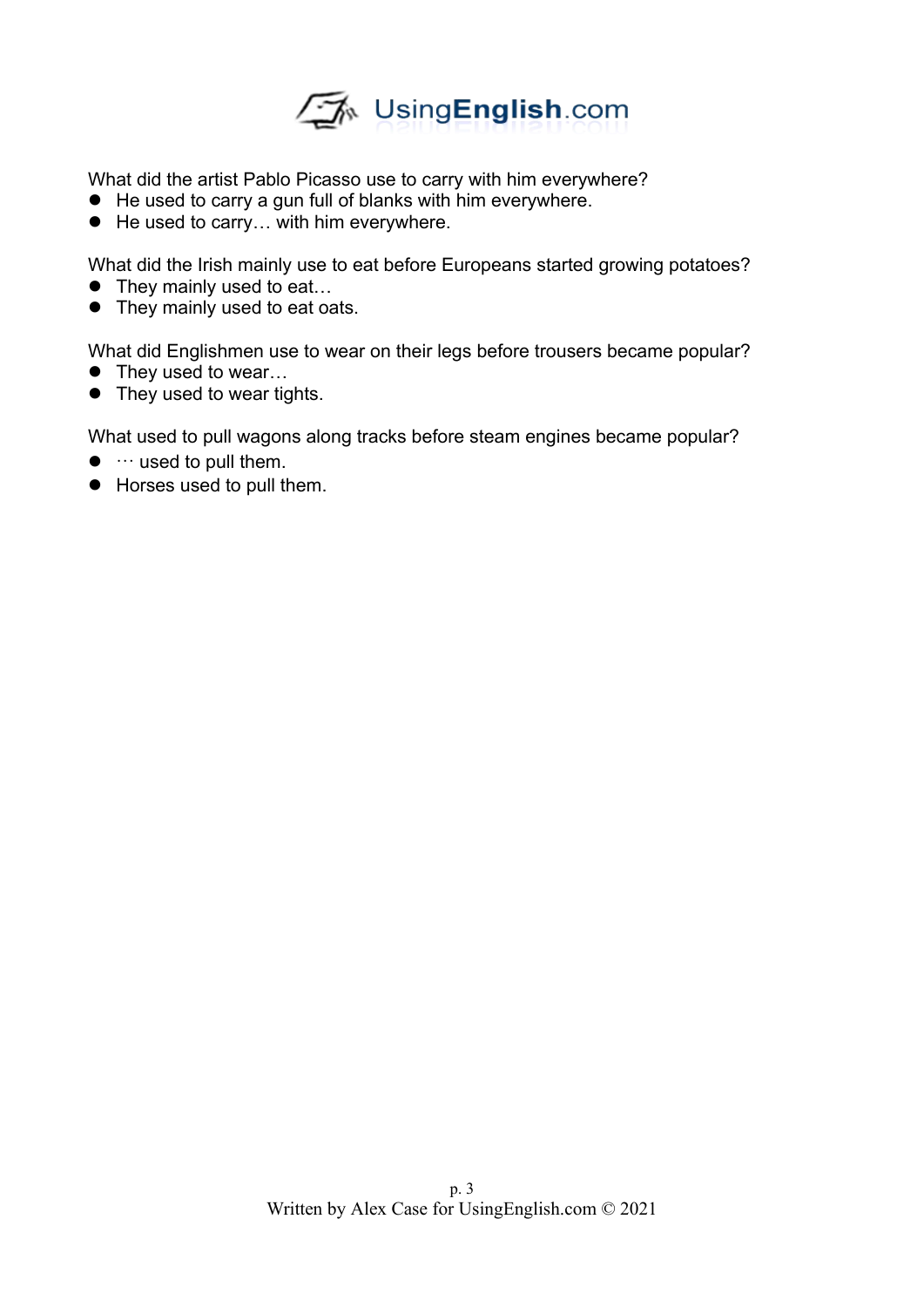

# **Student B**

What did factory lectors use to do?

- They used to read out loud to factory workers while they were working.
- They used to...

What did knocker-ups use to do?

- They used to wake people up by knocking on their windows.
- They used to...

What did grooms of the stool use to do?

- They used to...
- They used to help the king go to toilet.

What did link boys use to do?

- They used to...
- They used to hold torches in front of people walking through the street.

What did doctors use to make patients drink after a dog bit them?

- The used to make the patient drink the hair of the dog that bit them.
- They used to make the patients drink...

What drug did Coca Cola use to have in it?

- $\bullet$  It used to have... in it.
- It used to have cocaine in it.

Why did Victorians use to swallow tapeworm eggs?

- They used to swallow tapeworm eggs to try to...
- They used to swallow tapeworm eggs to try to lose weight.

What did artist Salvador Dali use to do to try to remember his dreams?

- He used to...
- He used to sleep holding a key over a metal pan.

How often did Queen Elizabeth the First of England use to take a bath?

- She used to take a bath once a month.
- She used to take a bath

How did Beethoven use to refresh himself after working for too long?

- He used to pour cold water over his head.
- He used to

Where did American artist Georgia O'Keeffe use to paint?

- She used to paint...
- She used to paint in the back seat of her car.